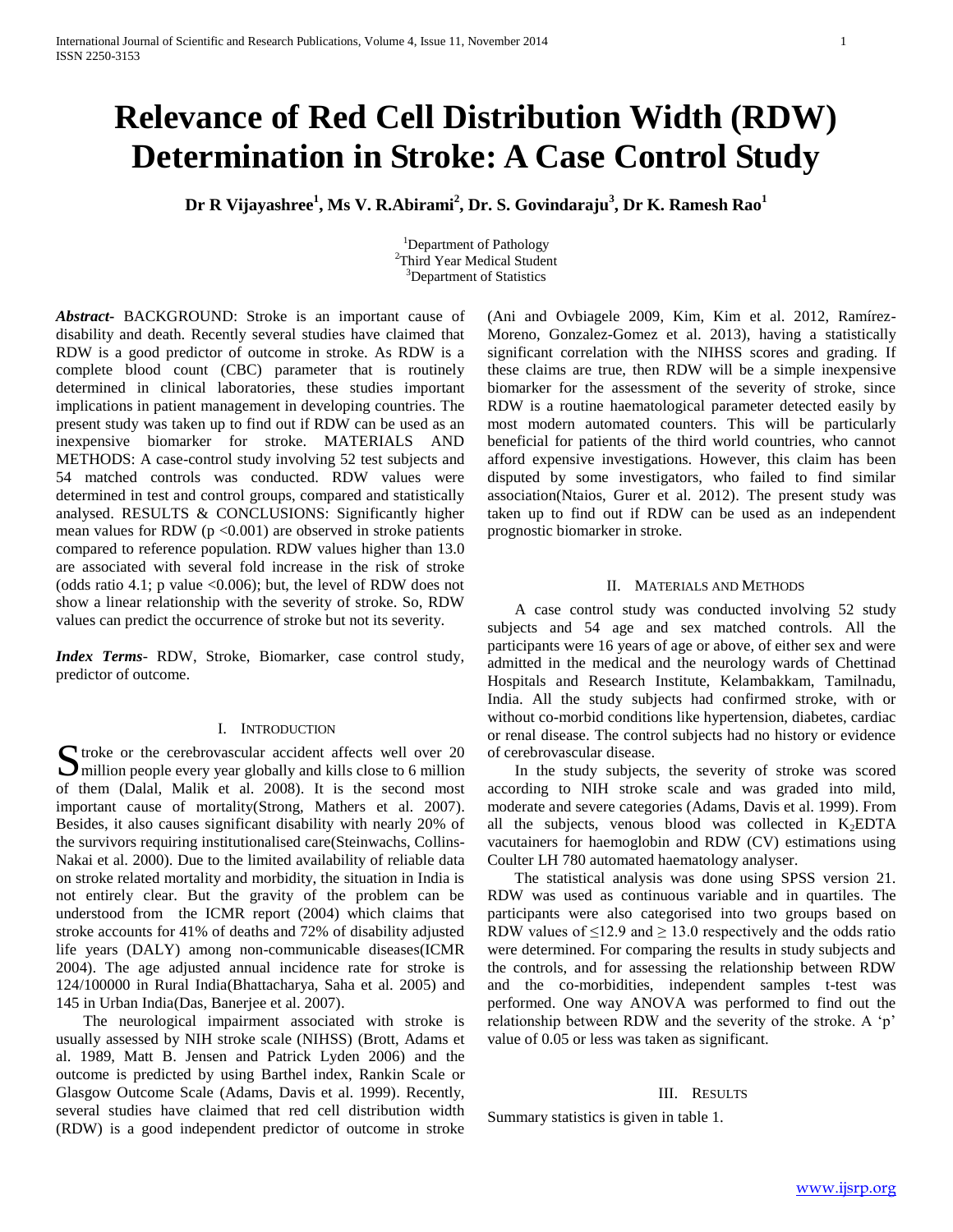|                           |            |                 |       | <b>Table 1. Summary statistics</b> |       |                    |         |
|---------------------------|------------|-----------------|-------|------------------------------------|-------|--------------------|---------|
|                           |            | Group           |       |                                    |       |                    |         |
|                           |            | Test $(n = 52)$ |       | Control $(n=54)$                   |       | Mann Whitny U Test |         |
|                           |            | Count           | $\%$  | Count                              | $\%$  | Z                  | p value |
| Sex                       | Male       | 35              | 67.31 | 36                                 | 66.67 | $-.070$            | 0.944   |
|                           | Female     | 17              | 32.69 | 18                                 | 33.33 |                    |         |
|                           | <b>Yes</b> |                 | 13.46 | 2                                  | 3.70  | $-1.793$           |         |
| Smoking                   | No         | 45              | 86.54 | 52                                 | 96.30 |                    | 0.073   |
| Alcoholism                | Yes        |                 | 15.38 | 4                                  | 7.41  | $-1.290$           |         |
|                           | No         | 44              | 84.62 | 50                                 | 92.59 |                    | 0.197   |
| Diabetes Mellitus         | Yes        | 22              | 42.31 | 26                                 | 48.15 |                    |         |
|                           | No         | 30              | 57.69 | 28                                 | 51.85 | .601               | 0.548   |
|                           | Yes        | 21              | 40.38 | 18                                 | 33.33 | -.749              |         |
| Hypertension              | No         | 31              | 59.62 | 36                                 | 66.67 |                    | 0.454   |
| Previous CVA <sup>*</sup> | Yes        | 6               | 11.54 |                                    | 00.   |                    |         |
|                           | No         | 46              | 88.46 | U                                  | 00.   |                    |         |
| $CAD$ **                  | Yes        |                 | 9.62  | 5                                  | 9.26  | $-062$             |         |
|                           | No         | 47              | 90.38 | 49                                 | 90.74 |                    | .950    |
| Anemia                    | Yes        | 24              | 46.15 | 34                                 | 62.96 |                    |         |
|                           | No         | 28              | 53.85 | 20                                 | 37.04 | $-1.730$           | .084    |

\*CVA=cerebrovascular accident; \*\*CAD=Coronary artery disease

 The present case control study was carried out on 52 test subjects and 54 age and sex matched controls. The test group consisted of 35 men and 17 women; and the control group had 36 men and 18 women. The average age of the test group was 60.29 years while the control group averaged 59.74 years. Apart from the absence of past history of cerebrovascular accident in the

control group, there were no other significant differences between the groups with regard to co-morbidities. The categories based on severity of stroke are given in table 2.

 Majority of the study subjects were having strokes of mild (38.46%) or moderate severity (57.69%). Only two subjects had severe degree of stroke.

| <b>Table 2. Grades of Stroke</b> |          |       |  |  |  |  |
|----------------------------------|----------|-------|--|--|--|--|
|                                  | Count    |       |  |  |  |  |
| Mild                             | nn<br>ZU | 38.46 |  |  |  |  |
| Moderate                         | JU       | 57.69 |  |  |  |  |
| Severe                           |          | 3.85  |  |  |  |  |

 The mean values for RDW along with standard deviation, and the results of independent t-tests in the test and the control groups are given in table 3. RDW values ranged from 11.3 to 24.5 in the test group, and from 11.9 to 16.1 in the control group.

Mean for RDW in the test group was  $15.12 \pm 2.87$  and in the control group,  $13.27 \pm 0.79$ . The difference between the groups was statistically highly significant ( $p = 0.001$ ) (table 3).

| Table 3.  |               |                 |           |               |                    |           |                |         |  |
|-----------|---------------|-----------------|-----------|---------------|--------------------|-----------|----------------|---------|--|
| Group     |               |                 |           |               |                    |           | Independent    |         |  |
|           |               | Test $(n = 52)$ |           |               | Control $(n = 54)$ |           | Samples t-test |         |  |
|           | Range         | Mean            | <b>SD</b> | Range         | Mean               | <b>SD</b> | t-value        | p value |  |
| Age       | $16 - 85$     | 60.29           | 15.27     | 17 – 89       | 59.74              | 14.91     | 0.187          | 0.852   |  |
| Hb(g/dl)  | $6.2 - 18.7$  | 12.71           | 2.84      | $9.1 - 18.7$  | 12.58              | 1.64      | 0.291          | 0.771   |  |
| $RDW$ $%$ | $11.3 - 24.5$ | 15.12           | 2.87      | $11.9 - 16.1$ | 13.27              | 0.79      | 4.485          | < 0.001 |  |

| Table 4. RDW and severity of stroke |               |      |                     |       |                  |               |       |                         |               |      |         |
|-------------------------------------|---------------|------|---------------------|-------|------------------|---------------|-------|-------------------------|---------------|------|---------|
|                                     | Mild $(n=20)$ |      | Moderate $(n = 30)$ |       | Severe $(n = 2)$ |               |       | One way<br><b>ANOVA</b> |               |      |         |
|                                     | Mean          | SD   | Range               | Mean  | <b>SD</b>        | Range         | Mean  | <b>SD</b>               | Range         |      | p value |
| <b>RDW</b>                          | 14.20         | 2.57 | $1.3 - 24.5$        | 15.76 | 2.95             | $12.3 - 22.0$ | 14.75 | 3.32                    | $12.4 - 17.1$ | 1.87 | 0.165   |
| t value = 1.926; p value = $0.06$   |               |      |                     |       |                  |               |       |                         |               |      |         |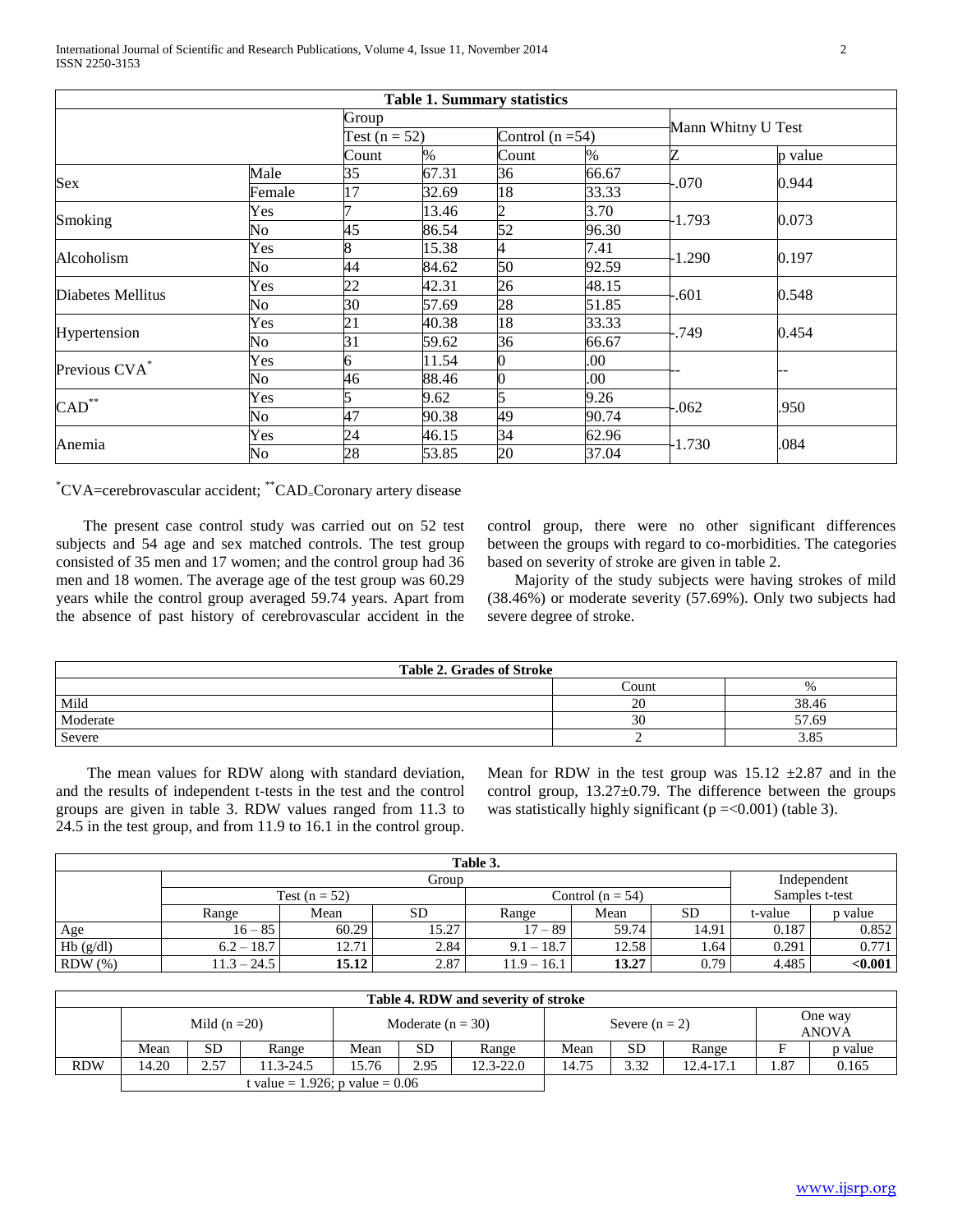Mean values for RDW varied with the severity of stroke (table 4). In mild form of stroke, the mean value for RDW was  $14.2\pm2.57$  and in stroke of moderate severity, it was  $15.76\pm2.95$ . However, the difference was not statistically significant (p value  $= 0.06$ ). In severe form of stroke, the value was lower than the mean value in stroke of moderate severity. But the number of cases were very few. When all the participants were categorised into two groups based on RDW values of  $\leq 12.9$  and  $\geq 13.0$ respectively, it was found that the participants in the group with RDW values  $\geq$ 13.0 were several times more likely to have a stroke than the other group(odds ratio= 4.16; p value 0.006) (table 5).

|         |                                                | Table 5. RDW categories and Stroke |                 |        |  |
|---------|------------------------------------------------|------------------------------------|-----------------|--------|--|
| Group   |                                                | <b>RDW Categories</b>              |                 | Total  |  |
|         |                                                | $>= 13.0$                          | $\leq$ 12.9     |        |  |
|         | Count                                          | 46,                                | o <sub>b</sub>  | 52     |  |
| Test    | Row %                                          | 88.46                              | 11.54           | 100.00 |  |
| Control | Count                                          | $35_a$                             | 19 <sub>h</sub> | 54     |  |
|         | Row %                                          | 64.81                              | 35.19           | 100.00 |  |
|         | Count                                          | 8                                  | 25              | 106    |  |
| Total   | Row %                                          | 76.42                              | 23.58           | 100.00 |  |
|         | Chi Square Value: 8.219; p value: 0.0041454    |                                    |                 |        |  |
|         | Odds Ratio: 4.1619048; p Value: 0.0060276      |                                    |                 |        |  |
|         | 95% CI for Odds ratio: (1.5042339, 11.5151315) |                                    |                 |        |  |

The co-morbidities did not affect RDW significantly (table 6).

| Table 6. RDW and co-morbidities |        |            |      |          |         |  |  |
|---------------------------------|--------|------------|------|----------|---------|--|--|
|                                 |        | <b>RDW</b> |      |          | p Value |  |  |
|                                 |        | Mean       | SD.  |          |         |  |  |
| Gender                          | male   | 14.02      | 2.19 | $-1.027$ | 0.307   |  |  |
|                                 | female | 14.50      | 2.42 |          |         |  |  |
|                                 | yes    | 14.68      | 1.21 |          | 0.495   |  |  |
| Smoking                         | no     | 14.13      | 2.34 | .685     |         |  |  |
| Alcoholism                      | yes    | 14.52      | 2.30 | .543     | 0.588   |  |  |
|                                 | no     | 14.14      | 2.28 |          |         |  |  |
| <b>Diabetes</b>                 | yes    | 13.75      | 1.56 | $-1.811$ | 0.073   |  |  |
| Mellitus                        | no     | 14.54      | 2.69 |          |         |  |  |
|                                 | yes    | 14.02      | 2.05 |          | 0.577   |  |  |
| hypertension                    | no     | 14.27      | 2.40 |          |         |  |  |
| Previous CVA*                   | yes    | 15.23      | 3.32 | .099     | 0.921   |  |  |
|                                 | no     | 15.11      | 2.84 |          |         |  |  |
| $\mathrm{CAD}^{**}$             | yes    | 14.87      | 2.67 | 1.009    | 0.315   |  |  |
|                                 | no     | 14.11      | 2.23 |          |         |  |  |
| Anaemia                         | yes    | 14.36      | 2.66 | .906     |         |  |  |
|                                 | no     | 13.96      | 1.68 |          | 0.367   |  |  |

\*CVA=cerebrovascular accident; \*\*CAD=Coronary artery disease

## IV. DISCUSSION

 Worldwide, stroke is an important cause of permanent disability and death. In India alone, more than 1.5 million new cases are recorded each year with 28-day mortality of 29.8% (Pandian and Sudhan 2013, Taylor and Suresh Kumar 2012). Besides, it is responsible for 6,398,000 disability adjusted life years. The extent of disability and the occurrence of mortality following a stroke are dependent on the severity of stroke. At present, the severity of the stroke is assessed by NIH stroke scale (NIHSS), which has been shown to be a reliable predictor of outcome (Adams, Davis et al. 1999, Matt B. Jensen and Patrick Lyden 2006). Recently, several studies have tried to find a simpler alternative to NIHSS. Some of these studies have focussed on RDW, as it has already been shown to be a prognostic biomarker in a variety of serious human ailments including cardiovascular disease (Chen, Sung et al. 2010, Aung, Dworakowski et al. 2013, Olivares Jara, Santas Olmeda et al. 2013, Yao, Sun et al. 2014), pulmonary ailments (Grant, Kudalkar et al. 2003, Nathan, Reffett et al. 2013) and diabetes(Malandrino, Wu et al. 2012). Another attractive feature about RDW is that it is a routine parameter that is inexpensively determined along with complete blood count by automated haematology counters. Ani and Ovbiagele (2009) in an analysis of data collected from 480 individuals over a period of six years from 1988 to 1994 concluded that elevated RDW was associated with the occurrence of stroke and it strongly predicted all-cause mortality in persons afflicted with stroke. They also found out that those subjects who had RDW values higher than 13.9% had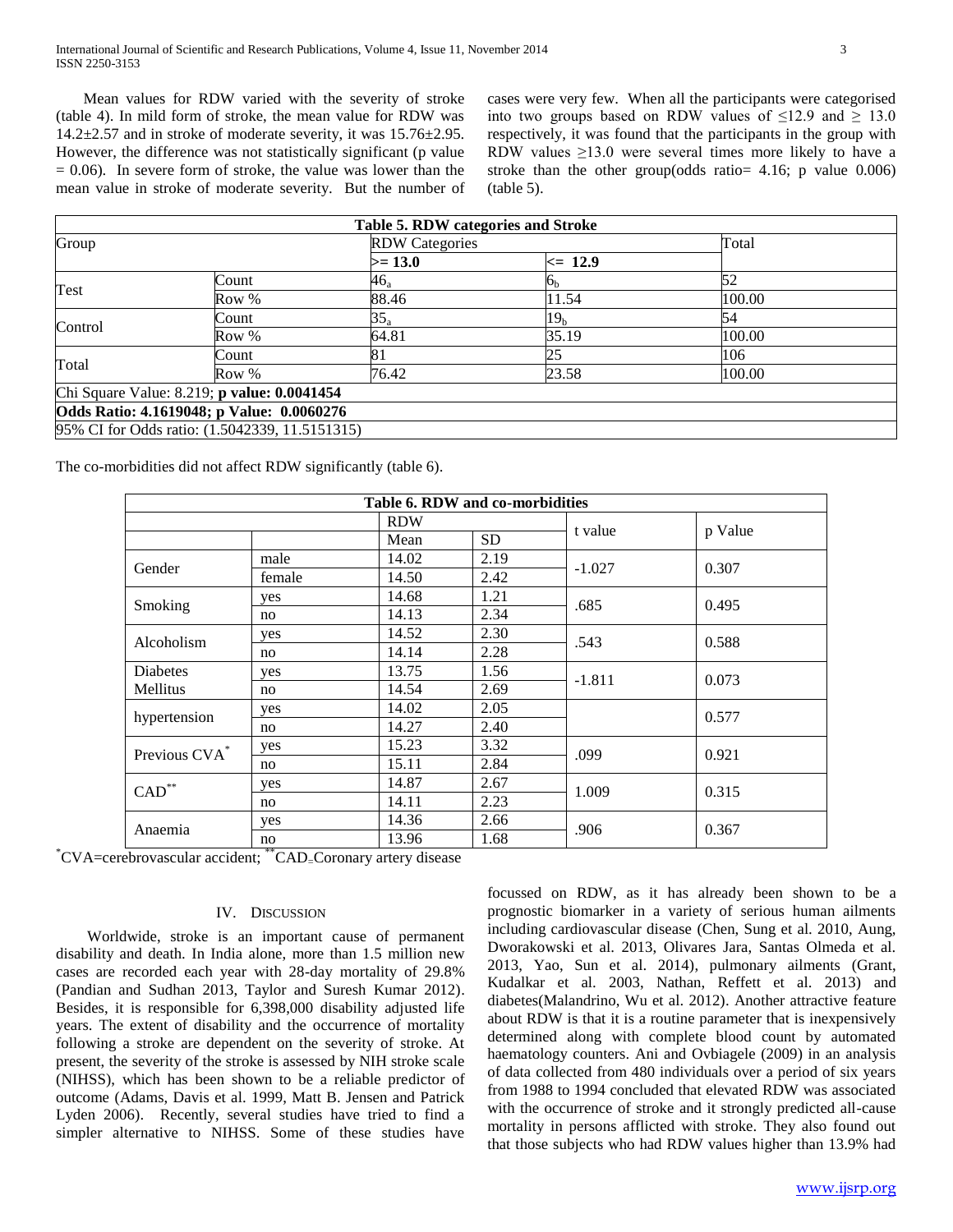two fold increased risk of death compared to the reference group(Ani and Ovbiagele 2009). Ramírez-Moreno and others (2013) in a case control study involving 224 stroke patients and an equal number of matched controls found that RDW was a powerful predictor of stroke. In addition, they observed that higher values of RDW was associated with increased risk of stroke suggesting a level response gradient(Ramírez-Moreno, Gonzalez-Gomez et al. 2013).

 The present study is a case-control study involving 52 stroke patients and 54 age and sex matched controls. We found that the mean RDW values in the test subjects were significantly higher than the mean values in the control group ( $p < 0.001$ ). We also noted that RDW values higher than 13.0 increased the risk of stroke several folds (odds ratio 4.1; p value 0.006). Although there was difference in the mean values of RDW between mild and moderately severe forms of stroke, it was not statistically significant. From our observations, it appears that severity of stroke does not show a linear relationship with RDW values. So, higher RDW values, while increasing the risk of stroke, may not be associated with more severe forms of stroke. This is in agreement with the observations of Ntaios and others (2012), who after analysing the data from 1504 patients, concluded that RDW did not predict severity or functional outcome(Ntaios, Gurer et al. 2012).

 In conclusion, the following observations can be made: significantly higher mean values for RDW ( $p \le 0.001$ ) are observed in stroke patients compared to reference population; RDW values higher than 13.0 are associated with several fold increase in the risk of stroke (odds ratio 4.1; p value  $<0.006$ ); but, the level of RDW does not show a linear relationship with severity of stroke. So, RDW values can predict the occurrence of stroke but not its severity.

#### ACKNOWLEDGEMENT

 Authors acknowledge the Indian Council for Medical Research for partial funding and the management of CHRI for providing the necessary facilities

#### **REFERENCES**

- [1] Adams, H. P., Jr., P. H. Davis, E. C. Leira, K. C. Chang, B. H. Bendixen, W. R. Clarke, R. F. Woolson and M. D. Hansen (1999). "Baseline NIH Stroke Scale score strongly predicts outcome after stroke: A report of the Trial of Org 10172 in Acute Stroke Treatment (TOAST)." Neurology 53(1): 126-131.
- [2] Ani, C. and B. Ovbiagele (2009). "Elevated red blood cell distribution width predicts mortality in persons with known stroke." J Neurol Sci 277(1-2): 103-108.
- [3] Aung, N., R. Dworakowski, J. Byrne, E. Alcock, R. Deshpande, K. Rajagopal, B. Brickham, M. J. Monaghan, D. O. Okonko, O. Wendler and P. A. Maccarthy (2013). "Progressive rise in red cell distribution width is associated with poor outcome after transcatheter aortic valve implantation." Heart 99(17): 1261-1266.
- [4] Bhattacharya, S., S. P. Saha, A. Basu and S. K. Das (2005). "A 5 years prospective study of incidence, morbidity and mortality profile of stroke in a rural community of eastern India." J Indian Med Assoc 103(12): 655-659.
- [5] Brott, T., H. P. Adams, Jr., C. P. Olinger, J. R. Marler, W. G. Barsan, J. Biller, J. Spilker, R. Holleran, R. Eberle, V. Hertzberg and et al. (1989). "Measurements of acute cerebral infarction: a clinical examination scale." Stroke 20(7): 864-870.
- [6] Chen, P. C., F. C. Sung, K. L. Chien, H. C. Hsu, T. C. Su and Y. T. Lee (2010). "Red blood cell distribution width and risk of cardiovascular events and mortality in a community cohort in Taiwan." Am J Epidemiol 171(2): 214-220.
- [7] Dalal, P. M., S. Malik, M. Bhattacharjee, N. D. Trivedi, J. Vairale, P. Bhat, S. Deshmukh, K. Khandelwal and V. D. Mathur (2008). "Population-based stroke survey in Mumbai, India: incidence and 28-day case fatality." Neuroepidemiology 31(4): 254-261.
- [8] Das, S. K., T. K. Banerjee, A. Biswas, T. Roy, D. K. Raut, C. S. Mukherjee, A. Chaudhuri, A. Hazra and J. Roy (2007). "A prospective communitybased study of stroke in Kolkata, India." Stroke 38(3): 906-910.
- [9] Grant, B. J., D. P. Kudalkar, P. Muti, S. E. McCann, M. Trevisan, J. L. Freudenheim and H. J. Schunemann (2003). "Relation between lung function and RBC distribution width in a population-based study." Chest 124(2): 494-500.
- [10] ICMR (2004). Stroke. In: Assessment of the burden of noncommunicablediseases: Final project report. New Delhi, Indian Council of Medical Research: 18-22.
- [11] Kim, J., Y. D. Kim, T. J. Song, J. H. Park, H. S. Lee, C. M. Nam, H. S. Nam and J. H. Heo (2012). "Red blood cell distribution width is associated with poor clinical outcome in acute cerebral infarction." Thromb Haemost 108(2): 349-356.
- [12] Malandrino, N., W. C. Wu, T. H. Taveira, H. B. Whitlatch and R. J. Smith (2012). "Association between red blood cell distribution width and macrovascular and microvascular complications in diabetes." Diabetologia 55(1): 226-235.
- [13] Matt B. Jensen and Patrick Lyden (2006). "Stroke Scales: An Update." Stroke Clinical Updates XVI(1).
- [14] Nathan, S. D., T. Reffett, A. W. Brown, C. P. Fischer, O. A. Shlobin, S. Ahmad, N. Weir and M. J. Sheridan (2013). "The red cell distribution width as a prognostic indicator in idiopathic pulmonary fibrosis." Chest 143(6): 1692-1698.
- [15] Ntaios, G., O. Gurer, M. Faouzi, C. Aubert and P. Michel (2012). "Red cell distribution width does not predict stroke severity or functional outcome." Int J Stroke 7(1): 2-6.
- [16] Olivares Jara, M., E. Santas Olmeda, G. Minana Escriva, P. Palau Sampio, P. Merlos Diaz, J. Sanchis Fores and J. Nunez Villota (2013). "[Red cell distribution width and mortality risk in acute heart failure patients]." Med Clin (Barc) 140(10): 433-438.
- [17] Pandian, J. D. and P. Sudhan (2013). "Stroke epidemiology and stroke care services in India." J Stroke 15(3): 128-134.
- [18] Ramírez-Moreno, J. M., M. Gonzalez-Gomez, A. Ollero-Ortiz, A. M. Roa-Montero, M. J. Gómez-Baquero and A. B. Constantino-Silva (2013). "Relation between red blood cell distribution width and ischemic stroke: a case-control study." International Journal of Stroke 8(6): E36-E36.
- [19] Steinwachs, D. M., R. L. Collins-Nakai, L. H. Cohn, A. Garson, Jr. and M. J. Wolk (2000). "The future of cardiology: utilization and costs of care." J Am Coll Cardiol 35(5 Suppl B): 91b-98b.
- [20] Strong, K., C. Mathers and R. Bonita (2007). "Preventing stroke: saving lives around the world." Lancet Neurol 6(2): 182-187.
- [21] Taylor, F. C. and K. Suresh Kumar (2012). Stroke in India Factsheet. South Asia Network for Chronic Disease, . IIPH. Hyderabad, , Public Health Foundation of India.
- [22] Yao, H. M., T. W. Sun, X. J. Zhang, D. L. Shen, Y. Y. Du, Y. D. Wan, J. Y. Zhang, L. Li and L. S. Zhao (2014). "Red blood cell distribution width and long-term outcome in patients undergoing percutaneous coronary intervention in the drug-eluting stenting era: a two-year cohort study." PLoS One 9(4): e94887.

#### AUTHORS

**First Author:** Dr. R. Vijayashree, MBBS, MD, (Pathology)Associate Professor, Department of Pathology, Chettinad Hospitals & Research Institute (CHRI), Kelambakkam, Chennai 603103, Tamilnadu Email: [drvjshree@gmail.com](mailto:drvjshree@gmail.com) **Second Author:** Ms. Ms V. R. Abirami, Third Year Medical Student, Chettinad Hospitals & Research Institute (CHRI),